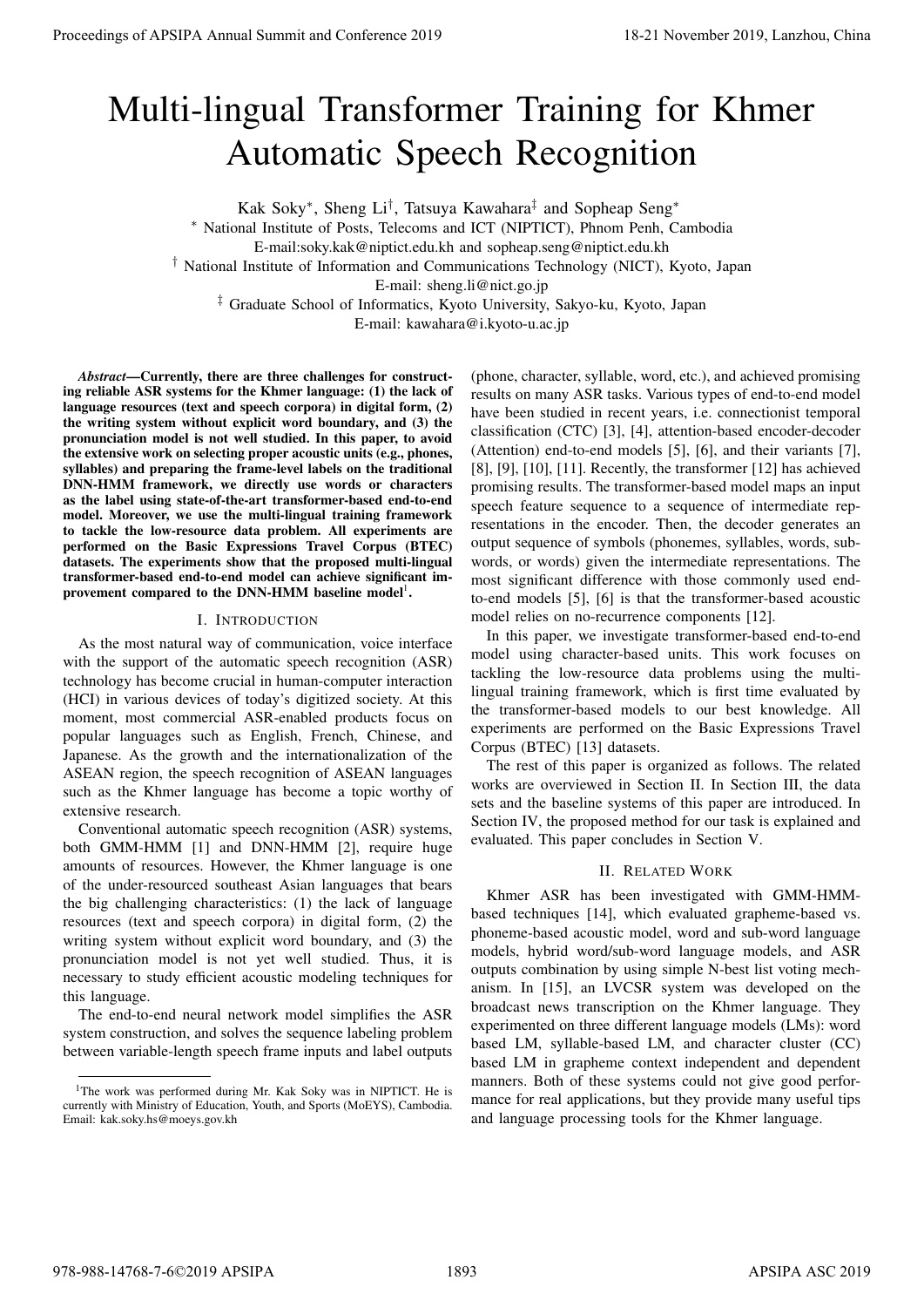# III. DATA DESCRIPTION AND BASELINE SYSTEMS

#### *A. Writing System of Khmer*

There are no standard rules for using spaces in the Khmer writing system. Spaces are not used to separate words in the writing style, but occasionally used to be easier in reading. The large contiguous blocks of unsegmented words cause major problems for natural language processing applications such as machine translation, speech recognition, speech synthesis, and information extraction. Moreover, word segmentation is not a trivial task. Along with those problems, we found four types of segmentation of Khmer text have been proposed to break a Khmer sentence in previous studies.

| Sentence          | ភាសាខ្មែរមានភាពស្មុគស្មាញ           |
|-------------------|-------------------------------------|
| Word              | ភាសា ខ្មែរ មាន ភាព ស្មុគស្មាញ       |
| Syllable          | ភា សា ខ្មែរ មាន ភាព ស្មុគ ស្មាញ     |
| Character cluster | ភា សា ខ្មែរ មា ន ភា ព ស្មុ គ ស្មា ញ |
| Character         | ភាពសាខΩំ មែានភាពសេួុគសេួាញ          |

Fig. 1. Segmentation of Khmer scripts

The first is character cluster (CC) or unbreakable unit that is the smallest unit of Khmer words, but it is just mono-syllable, meaningless, and sometimes not readable. This CC form has been used to improve Khmer word segmentation [16], [17], and for building Khmer ASR [14].

The second one is syllable, which is a unit of pronunciation having one or more consonant sounds, accompanied with or without surrounding vowels. It forms the whole or a part of a word, which is readable, but sometimes meaningless. Syllable segmentation was built in [15] by applying 20 linguistic rules on mono-syllable for a Khmer ASR system.

The third is word, which is a meaningful element of speech or writing, and can be mono-syllable or multiple syllables. In [15], words are used for a Khmer ASR system. In addition, [18] defines four classes of Khmer word: single words, compound words, compound words with prefix, and compound words with suffix. Single word is the smallest unit of word that has one or more syllables and meaningful. Compound word is a word composed of two or more single words. They used conditional random fields (CRF) to segment Khmer words into two types of words. Compound word is annotated by special tokens, such as ∼, to connect two or more single words. This tool achieves an average F-score is 0.99 on 12,468-sentence test set. In this study, we will use word segmentation tool [18] to segment a Khmer text corpus by breaking down a compound word into single words, which will be used to build a lexicon dictionary, LM, and AM transcription. Proceeding of APSIPA Annual Summit and Conference 2019<br>
2. Encode and Conference 2019 18-21 November 2019 18-21 November 2019 18-21 November 2019 2011 18-21 November 2019 2019 18-21 November 2019 2019 18-21 November 2019

The fourth one is character, which is a simplification of CC. It has a smaller number of units. In Section IV, we use this character unit to compare with the single word unit for end-to-end models.

#### *B. Speech Corpus*

The collection of audio data and transcription of that data in a large amount is expensive and time-consuming. For these reasons, we currently limit our ASR system to the travel domain for which NICT has developed a set of parallel multi-lingual text corpora the Basic Travel Expression Corpus (BTEC) [13] available for many languages including Khmer. This Khmer language corpus contains 96K unique sentences with wide coverage of expressions in the traveling domain. In this study, this Khmer BTEC data will be used as the resource for both speech and textual data.

The recording was conducted in three places as shown in Table I.

TABLE I ENVIROMENT OF SPEECH DATA COLLECTION

| Place                   | Device             | #Speaker    | #Utterances |
|-------------------------|--------------------|-------------|-------------|
| Sound-proof room (NICT) | Microphone         | $15M+20F$   | 37,800      |
| Office (NIPTICT)        | Smartphone+Headset | $3M+9F$     | 10.569      |
| Public (Cambodia)       | Smartphone         | $16M + 15F$ | 12.551      |
|                         |                    | 34M+44F     | 60,920      |

Finally, a total of 60,920 utterances, about 107 hours (including silence) of a spoken corpus is constructed for acoustic model training. For the testing set, we prepare two sets: Open test-set (Open) is about 5.5-hour long. Five speakers are selected from the public place speech corpus.

## *C. Lexicon*

There are 34K words collected from Chuon Nat dictionary [19], Khmer websites, and some other new words appeared in BTEC data. We first selected 10K words to transcribe manually as a pronunciation dictionary. Then, we built a statistical grapheme-to-phoneme (G2P) based on a weighted finite state transducer (WFST). After that we have a model that can generate pronunciation entries for the other words. The generated result from the WFST was manually checked. Finally, we built a lexicon of 34K words.

## *D. Language Model (LM)*

We built a 3-gram LM by using SRILM toolkit [20] and interpolated this model with the Witten-Bell smoothing algorithm. The training text consists of about 96K sentences of BTEC data that was cleaned and segmented by using Khmer word segmenation tool [18].

## *E. Baseline ASR Systems*

Table II shows the settings for the baseline DNN models. Sigmoid hidden units and softmax output units were used. The initial learning rate was set to 0.008, and the minibatch size to 256. The input to the network was an 11-frame context window (the current frame and five frames on each side of the current frame). Two kinds of DNN models are explored in this system. One is the DNN trained using the crossentropy criterion (DNN-CE), and the other is the DNN based on sequence discriminative training using state-level minimum Bayers risk criterion (DNN-sMBR). DNNs are trained directly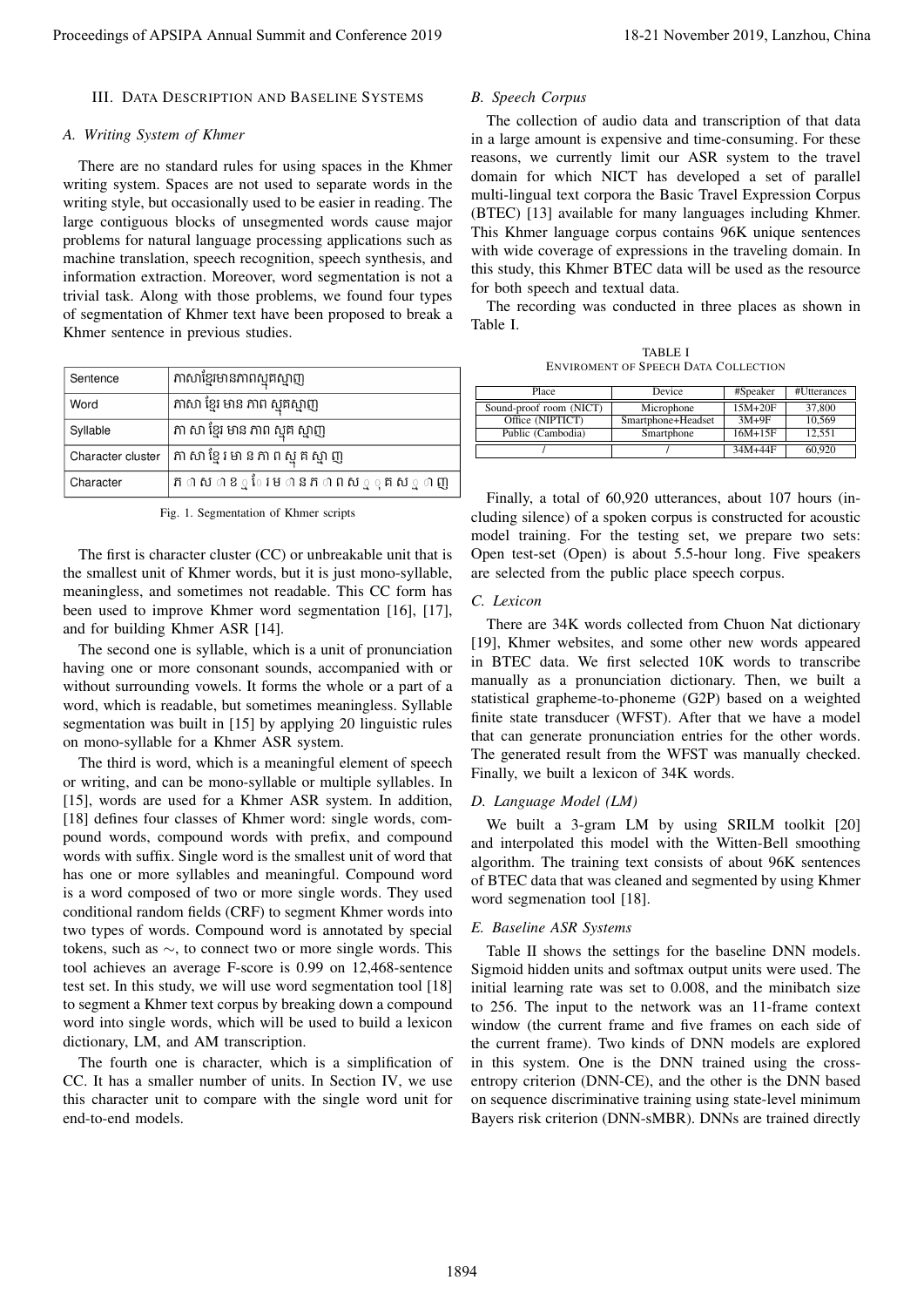on top of the GMM-bMMI model, using 11 frames of context windows of the fMLLR features. For parameters of the DNNs, 418 units of the input layer, five hidden layers, and 512 units in each layer are used. The output unit number of the DNNs is 3907. All the acoustic model training steps are conducted by using Kaldi speech recognition toolkit [21], and the DNNbaseds models are trained on a single GPU (tesla-K40).

TABLE II SUMMARY OF ACOUSTIC MODEL TRAINING

|               | Settings                                                          |
|---------------|-------------------------------------------------------------------|
| Feature       | LDA-MLLT-SAT                                                      |
| Splicing      | 11 frames $(5 \text{ left} + 1 \text{ center} + 5 \text{ right})$ |
| <b>States</b> | 3.907                                                             |
| Layers        | 418x(512x5)x3907                                                  |

The performance of a GMM and two DNNs is shown in Table III on the open test-set (Open). We used the NICT SprinTra decoder [22] for decoding. The recognition performance of DNN-CE and DNN-sMBR significantly outperform the GMM-bMMI by 3.3% and 3.8% absolute in CER%.

TABLE III CHARACTER ERROR RATE (CER%) OF BASELINE MODELS

| <b>Baseline Models</b> | $CER\%$ on (Open) |
|------------------------|-------------------|
| <b>GMM-bMMI</b>        | 7.0%              |
| DNN-CE                 | $3.7\%$           |
| DNN-sMBR               | $3.2\%$           |

## IV. PROPOSED END-TO-END ASR SYSTEM

In order to solve the problems of lacking resources, we build the end-to-end attention-based models that integrate the acoustic, pronunciation and language models into a single neural network. In this paper, we used the transformer-based neural machine translation (NMT)[12] in tensor2tensor<sup>2</sup> for all our experiments.

As shown in Figure 2, we jointly train four low-resourced South/Southeast Asian languages (Myanmar, Khmer, Sinhalese and Nepalese) to solve the low-resource problem. When training the multilingual model, we add the particular token  $\langle$  Language Mark $>$  (e.g.,  $\langle MY \rangle$ ,  $\langle KH \rangle$ ,  $\langle SI \rangle$  and  $\langle NE \rangle$ ) to the beginning of the utterances. The training labels are organized as " $\langle S \rangle$   $\langle$  Language Mark $>$  labels  $\langle S \rangle$ ". The knowledge of language identification is provided by these <Language Mark>s. They will be first recognised out and guide next steps of decoding. This is an efficient multilingual learning for Transformer-based ASR, which is different from conventional multitask DNN training.

The Khmer data set is the BTEC data set which is the same as the baseline in the previous section. The Myanmar data set is the same as our previous work [23]. The data sets of the other two languages are selected from Google's open-source database<sup>3</sup>. These datasets are all from smartphone

<sup>3</sup>http://www.openslr.org/52/ and http://www.openslr.org/54/



Fig. 2. Multi-lingual Transformer Training for Khmer Automatic Speech Recognition

input in tourist scenarios. For each language, we select speech data for training, as shown in Table IV. The quality of the Khmer speech data is the best. The number of the words and characters in each individual dataset and their mixture are listed in Table V.

TABLE IV MULTILINGUAL DATASETS

| Language        | Dataset        | Hours |
|-----------------|----------------|-------|
| Myanmar $(MY)$  | Training       | 54.4  |
| Sinhalese (SI)  | Training       | 27.9  |
| Nepalese (NE)   | Training       | 38.7  |
| Khmer (KH BTEC) | Training       | 102.2 |
|                 | Testing (Open) | 5.5   |

TABLE V NUMBER OF DIFFERENT MODELING UNITS

| Language                   | #word  | #character |
|----------------------------|--------|------------|
| Myanmar $(MY)$             | 17.951 | 67         |
| Khmer $(KH)$               | 3.129  | 79         |
| Sinhalese (SI)             | 24,803 | 153        |
| Nepalese (NE)              | 25,929 | 100        |
| Multilingual (MY+KH+SI+NE) | 71,812 | 365        |

We used 120-dim filterbank features (40-dim static + $\Delta$  $+\Delta\Delta$ ), which were mean and variance normalized per speaker, and four frames were spliced (four left, one current and zero right). The training and testing settings are listed in Table VI. From table VII, we can conclude that the transformer-based

<sup>2</sup>https://github.com/tensorflow/tensor2tensor